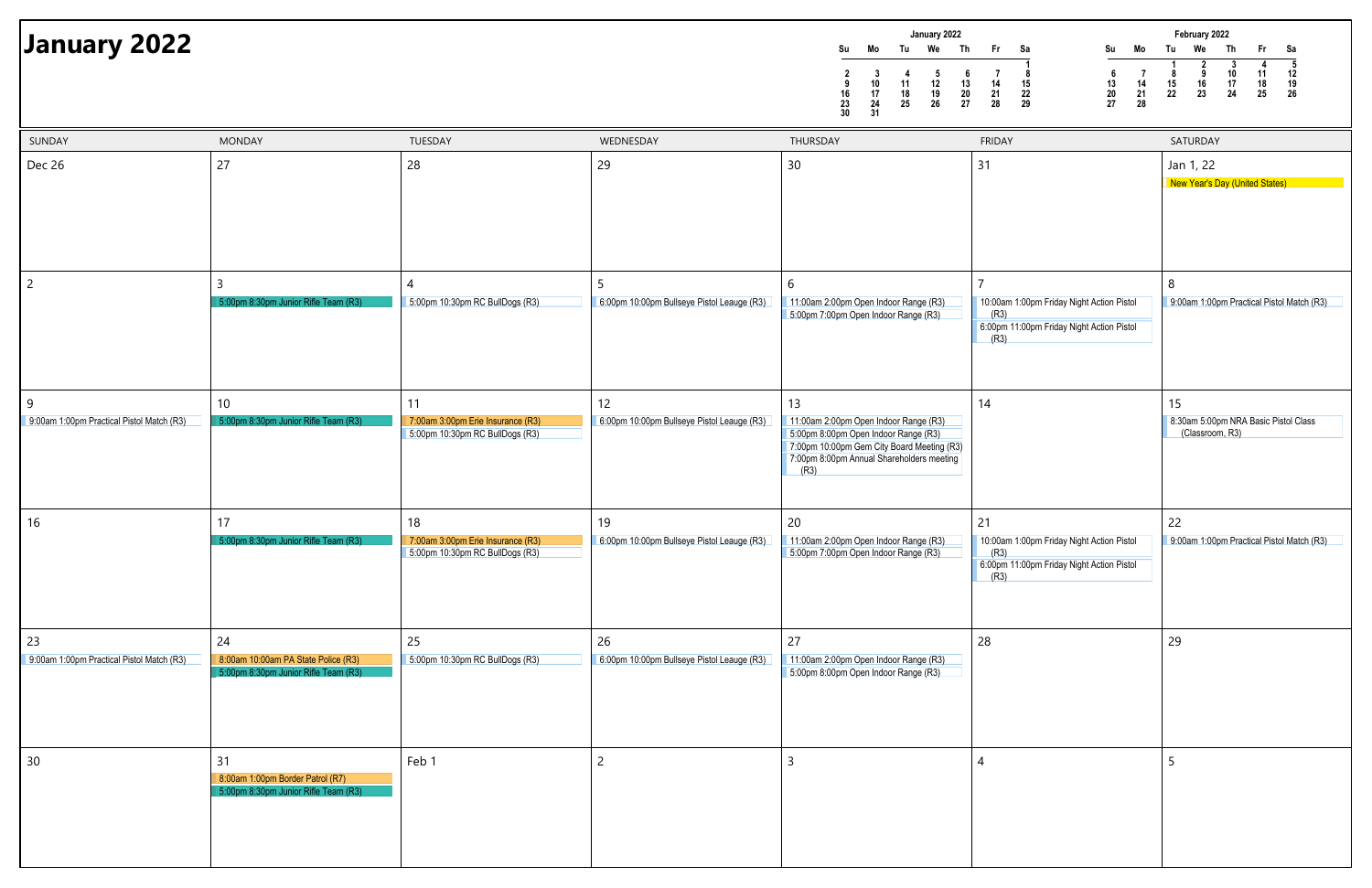**Su Mo Tu We Th Fr Sa1 2 3 4 56 7 8 9 10 11 1213 14 15 16 17 18 1920 21 22 23 24 25 2627 28February 2022**Th **February 2022**<br> **February** 2022<br> **February 2022**<br> **February** 2022<br> **February** 2022<br> **February** 2022<br> **February** 2022<br> **February** 2022<br> **February** 2022<br> **February** 2022<br> **February** 2022<br> **February** 2022<br> **Perrom**<br> **Exp.**



| SUNDAY                                          | <b>MONDAY</b>                                                                        | TUESDAY                                                                      | WEDNESDAY                                                                                                                             | THURSDAY                                                                                                                          | <b>FRIDAY</b>                                                                                                                              | SATURDAY           |
|-------------------------------------------------|--------------------------------------------------------------------------------------|------------------------------------------------------------------------------|---------------------------------------------------------------------------------------------------------------------------------------|-----------------------------------------------------------------------------------------------------------------------------------|--------------------------------------------------------------------------------------------------------------------------------------------|--------------------|
| <b>Jan 30</b>                                   | 31                                                                                   | Feb 1<br>8:00am 1:00pm Border Patrol (R7)<br>5:00pm 10:30pm RC BullDogs (R3) | $\overline{c}$<br>8:00am 2:00pm Erie Insurance (R3)<br>8:00am 1:00pm Border Patrol (R7)<br>6:00pm 10:00pm Bullseye Pistol Leauge (R3) | 3<br>8:00am 1:00pm Border Patrol (R7)<br>11:00am 2:00pm Open Indoor Range (R3)<br>5:00pm 7:00pm Open Indoor Range (R3)            | 8:00am 1:00pm Border Patrol (R7)<br>10:00am 1:00pm Friday Night Action Pistol<br>(R3)<br>6:00pm 11:00pm Friday Night Action Pistol<br>(R3) | 5<br>9:00am 1:00p  |
| 6<br>9:00am 1:00pm Practical Pistol Match (R3)  | $\overline{7}$<br>5:00pm 8:30pm Junior Rifle Team (R3)                               | 8<br>5:00pm 10:30pm RC BullDogs (R3)                                         | 9<br>6:00pm 10:00pm Bullseye Pistol Leauge (R3)                                                                                       | 10<br>11:00am 2:00pm Open Indoor Range (R3)<br>5:00pm 8:00pm Open Indoor Range (R3)<br>7:00pm 10:00pm Gem City Board Meeting (R3) | 11                                                                                                                                         | 12                 |
| 13                                              | 14<br>Valentine's Day (United States)<br>5:00pm 8:30pm Junior Rifle Team (R3)        | 15<br>8:00am 11:00am VAMC PD (R3)<br>5:00pm 10:30pm RC BullDogs (R3)         | 16<br>9:00am 2:30pm Erie Insurance (R3)<br>6:00pm 10:00pm Bullseye Pistol Leauge (R3)                                                 | 17<br>8:00am 11:00am VAMC PD (R3)<br>11:00am 2:00pm Open Indoor Range (R3)<br>5:00pm 7:00pm Open Indoor Range (R3)                | 18<br>10:00am 1:00pm Friday Night Action Pistol<br>(R3)<br>6:00pm 11:00pm Friday Night Action Pistol<br>(R3)                               | 19<br>9:00am 1:00p |
| 20<br>9:00am 1:00pm Practical Pistol Match (R3) | 21<br><b>Presidents' Day (United States)</b><br>5:00pm 8:30pm Junior Rifle Team (R3) | 22<br>5:00pm 10:30pm RC BullDogs (R3)                                        | 23<br>7:00am 3:30pm Erie Insurance (R3)<br>6:00pm 10:00pm Bullseye Pistol Leauge (R3)                                                 | 24<br>8:00am 11:00am VAMC PD (R3)<br>11:00am 2:00pm Open Indoor Range (R3)<br>5:00pm 8:00pm Open Indoor Range (R3)                | 25                                                                                                                                         | 26                 |
| 27                                              | 28<br>8:00am 1:00pm Border Patrol (R7)<br>5:00pm 8:30pm Junior Rifle Team (R3)       | Mar 1                                                                        | $\overline{2}$                                                                                                                        | 3                                                                                                                                 | 4                                                                                                                                          | 5                  |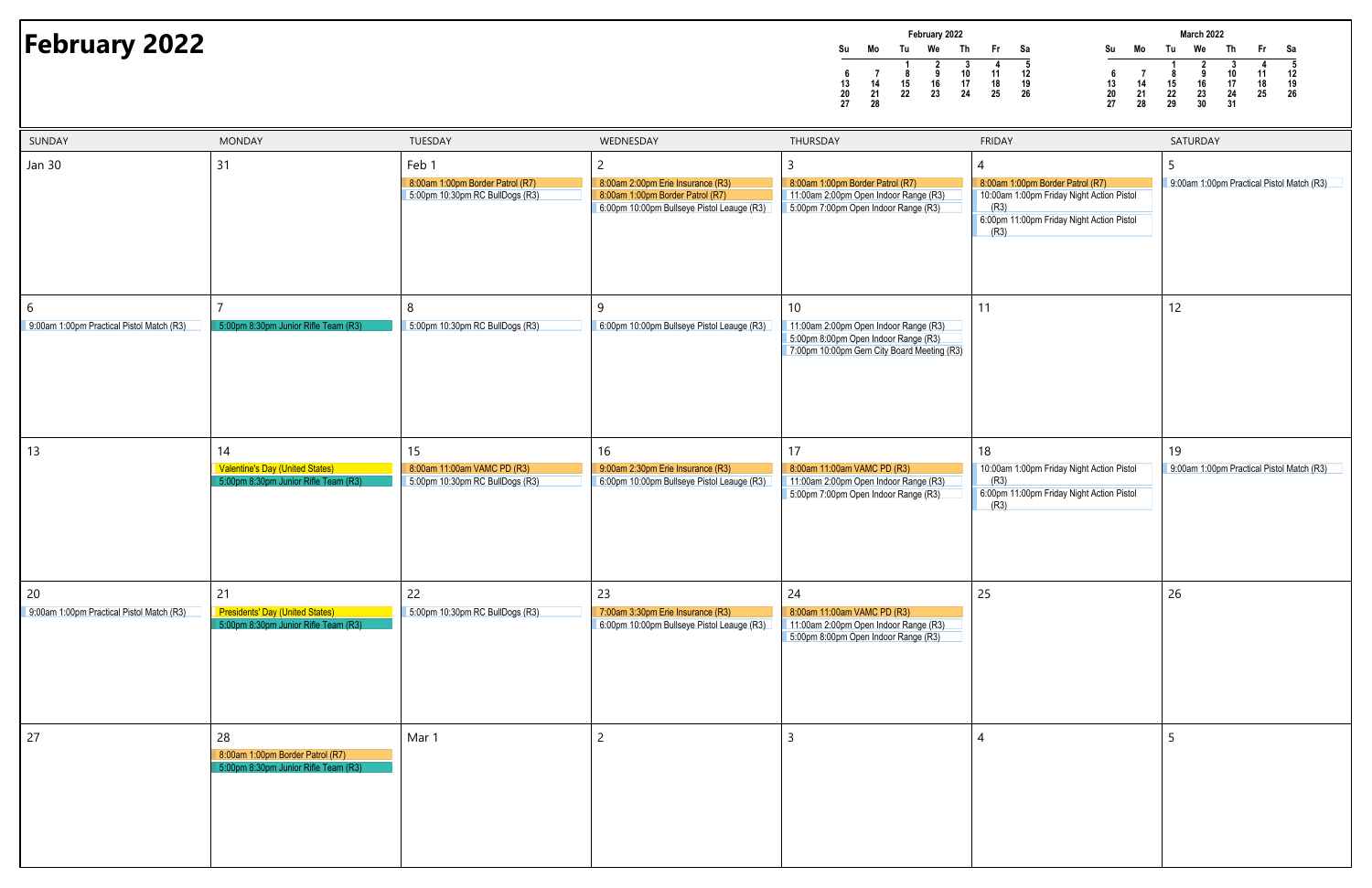|    |    |    | <b>March 2022</b> |    |    |    |
|----|----|----|-------------------|----|----|----|
| Su | Mo | Tu | We                | Th | Fr | Sa |
|    |    |    | 2                 |    |    | 5  |
| 6  |    | 8  | 9                 | 10 | 11 | 12 |
| 13 | 14 | 15 | 16                | 17 | 18 | 19 |
| 20 | 21 | 22 | 23                | 24 | 25 | 26 |
| 27 | 28 | 29 | 30                | 31 |    |    |

### **March 2022**



| SUNDAY                                          | <b>MONDAY</b>                                                                  | TUESDAY                                                                                                  | WEDNESDAY                                                                                                                | THURSDAY                                                                                                                          | <b>FRIDAY</b>                                                                                                                              | SATURDAY                        |
|-------------------------------------------------|--------------------------------------------------------------------------------|----------------------------------------------------------------------------------------------------------|--------------------------------------------------------------------------------------------------------------------------|-----------------------------------------------------------------------------------------------------------------------------------|--------------------------------------------------------------------------------------------------------------------------------------------|---------------------------------|
| Feb 27                                          | 28                                                                             | Mar 1<br>8:00am 1:00pm Border Patrol (R7)<br>5:00pm 10:30pm RC BullDogs (R3)                             | 2<br>7:00am 3:00pm Erie Insurance (R3)<br>8:00am 1:00pm Border Patrol (R7)<br>6:00pm 10:00pm Bullseye Pistol Leauge (R3) | 8:00am 1:00pm Border Patrol (R7)<br>11:00am 2:00pm Open Indoor Range (R3)<br>5:00pm 7:00pm Open Indoor Range (R3)                 | 8:00am 1:00pm Border Patrol (R7)<br>10:00am 1:00pm Friday Night Action Pistol<br>(R3)<br>6:00pm 11:00pm Friday Night Action Pistol<br>(R3) | 9:00am 1:00p                    |
| 6<br>9:00am 1:00pm Practical Pistol Match (R3)  | 5:00pm 8:30pm Junior Rifle Team (R3)                                           | 8<br>7:00am 3:00pm Erie Insurance (R3)<br>5:00pm 10:30pm RC BullDogs (R3)                                | 9<br>6:00pm 10:00pm Bullseye Pistol Leauge (R3)                                                                          | 10<br>11:00am 2:00pm Open Indoor Range (R3)<br>5:00pm 8:00pm Open Indoor Range (R3)<br>7:00pm 10:00pm Gem City Board Meeting (R3) | 11<br>3:00pm 11:30pm Hooter Chassis Outlaw Tour<br>(Clubhouse)                                                                             | 12<br>8:00am 11:30<br>(Clubhous |
| 13                                              | 14<br>5:00pm 8:30pm Junior Rifle Team (R3)                                     | 15<br>5:00pm 10:30pm RC BullDogs (R3)                                                                    | 16<br>7:00am 3:30pm Erie Insurance (R3)<br>6:00pm 10:00pm Bullseye Pistol Leauge (R3)                                    | 17<br>11:00am 2:00pm Open Indoor Range (R3)<br>5:00pm 7:00pm Open Indoor Range (R3)                                               | 18<br>10:00am 1:00pm Friday Night Action Pistol<br>(R3)<br>6:00pm 11:00pm Friday Night Action Pistol<br>(R3)                               | 19<br>9:00am 1:00p              |
| 20<br>9:00am 1:00pm Practical Pistol Match (R3) | 21<br>8:00am 1:00pm Border Patrol (R7)<br>5:00pm 8:30pm Junior Rifle Team (R3) | 22<br>8:00am 1:00pm Border Patrol (R7)<br>5:00pm 10:30pm RC BullDogs (R3)                                | 23<br>7:00am 3:30pm Border Patrol (R7)<br>7:00am 3:30pm Erie Insurance (R3)                                              | 24<br>8:00am 1:00pm Border Patrol (R7)<br>11:00am 2:00pm Open Indoor Range (R3)<br>5:00pm 8:00pm Open Indoor Range (R3)           | 25<br>8:00am 1:00pm Border Patrol (R7)                                                                                                     | 26                              |
| 27<br>8:00am 5:00pm Erie Zoe (R8)               | 28<br>8:00am 5:00pm Erie Zoe (R8)<br>5:00pm 8:30pm Junior Rifle Team (R3)      | 29<br>8:00am 5:00pm Erie Zoe (R8)<br>8:00am 1:00pm Border Patrol (R7)<br>5:00pm 10:30pm RC BullDogs (R3) | 30                                                                                                                       | 31<br>11:00am 2:00pm Open Indoor Range (R3)<br>5:00pm 7:00pm Open Indoor Range (R3)                                               | Apr 1                                                                                                                                      | $\overline{2}$                  |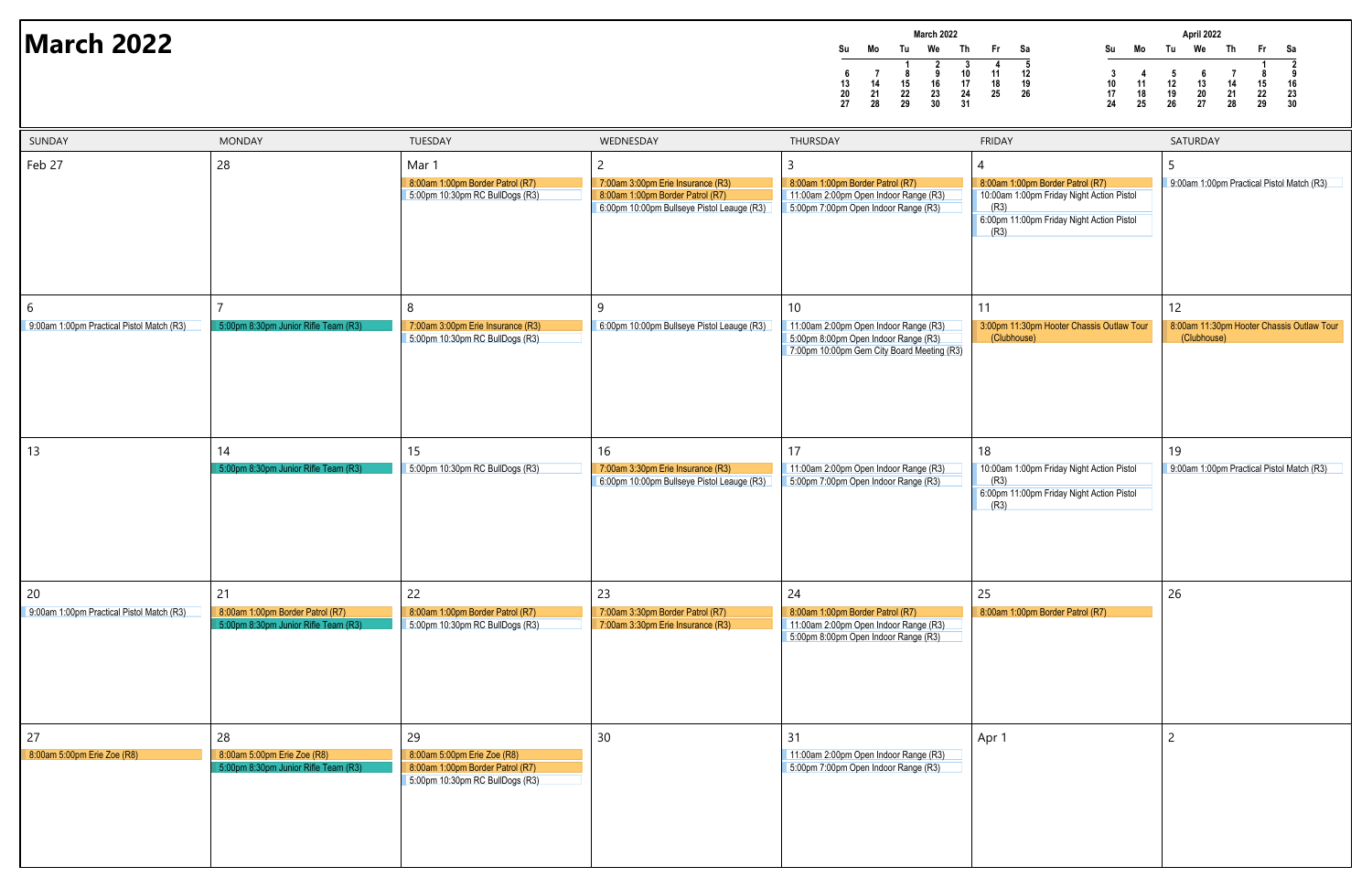|    |    |    | April 2022 |    |    |    |
|----|----|----|------------|----|----|----|
| Su | Mo | Tu | We         | Th | Fr | Sa |
|    |    |    |            |    |    |    |
| 3  |    | 5  | 6          |    | 8  | 9  |
| 10 | 11 | 12 | 13         | 14 | 15 | 16 |
| 17 | 18 | 19 | 20         | 21 | 22 | 23 |
| 24 | 25 | 26 | 27         | 28 | 29 | 30 |



| SUNDAY                                                                     | <b>MONDAY</b>                                                                                                                             | TUESDAY                                                                               | WEDNESDAY                                                                                                                   | THURSDAY                                                                                                                                                         | <b>FRIDAY</b>                                                                                                   | SATURDAY                                        |
|----------------------------------------------------------------------------|-------------------------------------------------------------------------------------------------------------------------------------------|---------------------------------------------------------------------------------------|-----------------------------------------------------------------------------------------------------------------------------|------------------------------------------------------------------------------------------------------------------------------------------------------------------|-----------------------------------------------------------------------------------------------------------------|-------------------------------------------------|
| Mar 27                                                                     | 28                                                                                                                                        | 29                                                                                    | 30                                                                                                                          | 31                                                                                                                                                               | Apr 1<br>10:00am 1:00pm Friday Night Action Pistol<br>(R3)<br>6:00pm 11:00pm Friday Night Action Pistol<br>(R3) | $\overline{2}$<br>9:00am 3:00p<br>(R5, R6, F    |
| $\overline{3}$<br>8:00am 3:00pm Practical Pistol Match (R5, R6,<br>R7, R8) | 4<br>5:00pm 8:30pm Junior Rifle Team (R3)                                                                                                 | 5<br>9:00am 12:00pm Erie Insurance (R3)<br>5:00pm 10:30pm RC BullDogs (R3)            | 6                                                                                                                           | 11:00am 2:00pm Open Indoor Range (R3)<br>5:00pm 8:00pm Open Indoor Range (R3)                                                                                    | 8                                                                                                               | 9<br>9:00am 4:00p<br>5:00pm 10:00<br>(Classroor |
| 10<br>8:00am 2:00pm Highpower Rifle (R1, R2)                               | 11<br>8:00am 4:30pm HACC (R8)<br>5:00pm 8:30pm Junior Rifle Team (R3)                                                                     | 12<br>8:00am 11:00am VAMC PD (R3)                                                     | 13<br>8:00am 1:00pm Border Patrol (R7)                                                                                      | 14<br>8:00am 11:00am VAMC PD (R3)<br>11:00am 2:00pm Open Indoor Range (R3)<br>5:00pm 7:00pm Open Indoor Range (R3)<br>7:00pm 10:00pm Gem City Board Meeting (R3) | 15<br>10:00am 1:00pm Friday Night Action Pistol<br>(R3)<br>6:00pm 11:00pm Friday Night Action Pistol<br>(R3)    | 16<br>9:00am 4:00p                              |
| 17                                                                         | 18                                                                                                                                        | 19                                                                                    | 20                                                                                                                          | 21                                                                                                                                                               | 22                                                                                                              | 23                                              |
| <b>Easter Day (United States)</b>                                          | 3:00pm 11:00pm PA State Police (R8)<br>5:00pm 8:30pm Junior Rifle Team (R3)                                                               | 3:00pm 11:00pm PA State Police (R8)                                                   | 3:00pm 11:00pm PA State Police (R8)                                                                                         | 11:00am 2:00pm Open Indoor Range (R3)<br>3:00pm 11:00pm PA State Police (R8)<br>5:00pm 8:00pm Open Indoor Range (R3)                                             | 3:00pm 11:00pm PA State Police (R8)                                                                             | 8:30am 5:00p<br>(Classroor                      |
| 24<br>8:00am 2:00pm Highpower Rifle (R1, R2)                               | 25<br>3:00pm 11:00pm PA State Police (R8)<br>3:00pm 6:00pm Mercyhurst NE (R5, R3 as<br>classroom)<br>5:00pm 8:30pm Junior Rifle Team (R3) | 26<br>8:00am 3:00pm Penn State Behrend PD (R8)<br>3:00pm 11:00pm PA State Police (R8) | 27<br>8:00am 3:00pm Penn State Behrend PD (R8)<br>9:00am 12:00pm Erie Insurance (R3)<br>3:00pm 11:00pm PA State Police (R8) | 28<br>11:00am 2:00pm Open Indoor Range (R3)<br>3:00pm 11:00pm PA State Police (R8)<br>5:00pm 8:00pm Open Indoor Range (R3)                                       | 29<br>3:00pm 11:00pm PA State Police (R8)                                                                       | 30 <sup>°</sup><br>9:00am 3:00p<br>(R5, R6, R   |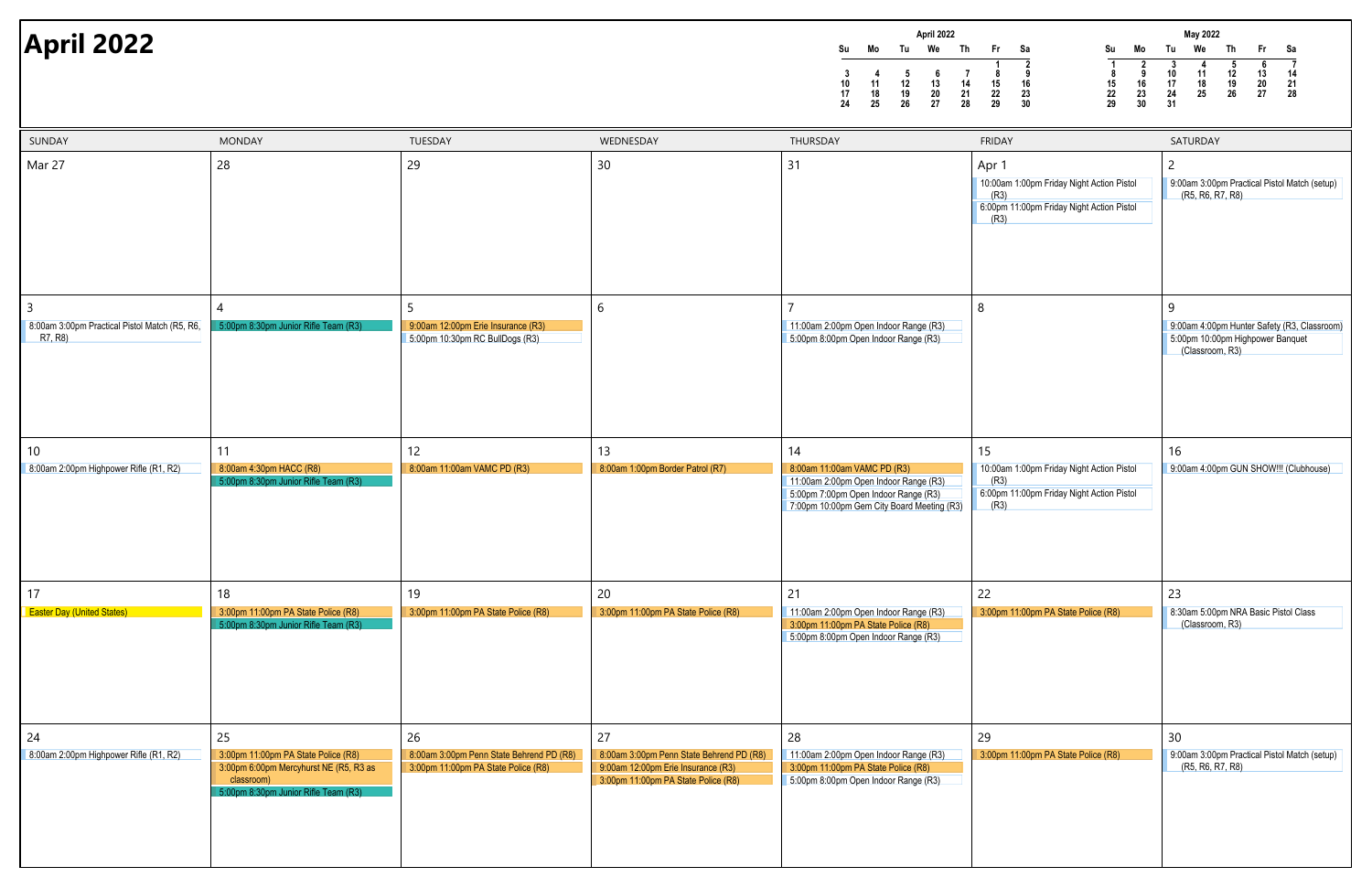**Su Mo Tu We Th Fr Sa1 2 3 4 5 6 78 9 10 11 12 13 1415 16 17 18 19 20 2122 23 24 25 26 27 2829 30 31May 2022** $Th$ **May 2022**<br>
May 2022<br>
and the Theory of the True of the True Theory<br>
and the True Theory<br>
and the True Theory<br>
and the True The True The True The True The True The True The True Theory<br>
and the True Theory<br>
and the True Th



| SUNDAY                                                                             | <b>MONDAY</b>                                                                                                                                                       | TUESDAY                                                                                                                                                                                                | WEDNESDAY                                                                                                                                                                                       | THURSDAY                                                                                                                                  | <b>FRIDAY</b>                                                                                                               | SATURDAY                        |
|------------------------------------------------------------------------------------|---------------------------------------------------------------------------------------------------------------------------------------------------------------------|--------------------------------------------------------------------------------------------------------------------------------------------------------------------------------------------------------|-------------------------------------------------------------------------------------------------------------------------------------------------------------------------------------------------|-------------------------------------------------------------------------------------------------------------------------------------------|-----------------------------------------------------------------------------------------------------------------------------|---------------------------------|
| May 1<br>8:00am 3:00pm Practical Pistol Match (R5, R6,<br>R7, R8)                  | 2<br>8:00am 3:00pm Erie Co. Adult Probation (R8)<br>8:00am 1:00pm Border Patrol (R7)<br>3:00pm 11:00pm PA State Police (R8)<br>3:00pm 9:00pm Trap (R1, R2)          | 8:00am 3:00pm Erie Co. Adult Probation (R8)<br>8:00am 1:00pm Border Patrol (R7)<br>3:00pm 11:00pm PA State Police (R8)                                                                                 | 8:00am 3:00pm Erie Co. Adult Probation (R8)<br>8:00am 1:00pm Border Patrol (R7)<br>3:00pm 11:00pm PA State Police (R8)                                                                          | 8:00am 3:00pm Erie Co. Adult Probation (R8)<br>8:00am 1:00pm Border Patrol (R7)<br>3:00pm 11:00pm PA State Police (R8)                    | 6<br>8:00am 3:00pm Erie Co. Adult Probation (R8)<br>8:00am 1:00pm Border Patrol (R7)<br>3:00pm 11:00pm PA State Police (R8) |                                 |
| 8<br><b>Mother's Day (United States)</b><br>8:00am 2:00pm Highpower Rifle (R1, R2) | 9<br>3:00pm 11:00pm PA State Police (R8)<br>3:00pm 9:00pm Trap (R1, R2)                                                                                             | 10 <sup>°</sup><br>3:00pm 11:00pm PA State Police (R8)<br>6:00pm 10:00pm Erie Insurance PD (R3)                                                                                                        | 11<br>3:00pm 11:00pm PA State Police (R8)<br>4:00pm 9:00pm Erie SWAT (R5, R6, R7)                                                                                                               | 12<br>8:00am 4:00pm Mercyhurst NE (R8,<br>Classroom)<br>4:00pm 11:00pm PA State Police (R8)<br>7:00pm 10:00pm Gem City Board Meeting (R3) | 13<br>8:00am 4:00pm Mercyhurst NE (R8,<br>Classroom)<br>4:00pm 11:00pm PA State Police (R8)                                 | 14<br>8:00am 5:00p<br>Classroom |
| 15<br>8:00am 5:00pm Penn State Main Campus (R8<br>Classroom)                       | 16<br>8:00am 4:00pm Mercyhurst NE (R8,<br>Classroom)<br>3:00pm 9:00pm Trap (R1, R2)<br>4:00pm 11:00pm PA State Police (R8)<br>6:00pm 10:00pm Erie Insurance PD (R3) | 17<br>8:00am 4:00pm Mercyhurst NE (R8,<br>Classroom)<br>8:00am 1:00pm Border Patrol (R7)<br>3:00pm 8:00pm Border Patrol (R7)<br>4:00pm 11:00pm PA State Police (R8)<br>5:00pm 10:30pm RC BullDogs (R3) | 18<br>8:00am 4:00pm Mercyhurst NE (R8,<br>Classroom)<br>4:00pm 11:00pm PA State Police (R8)                                                                                                     | 19<br>8:00am 4:00pm Mercyhurst NE (R8,<br>Classroom)<br>4:00pm 11:00pm PA State Police (R8)                                               | 20<br>8:00am 4:00pm Mercyhurst NE (R8,<br>Classroom)<br>4:00pm 11:00pm PA State Police (R8)                                 | 21<br>6:00pm 11:00              |
| 22<br>8:00am 2:00pm Highpower Rifle (R1, R2)                                       | 23<br>8:00am 4:00pm Mercyhurst NE (R8,<br>Classroom)<br>8:00am 1:00pm Border Patrol (R7)<br>3:00pm 9:00pm Trap (R1, R2)                                             | 24<br>7:00am 4:30pm Erie Co. Dept of Corrections<br>(R5, R3 as Classroom)<br>8:00am 4:00pm Mercyhurst NE (R8,<br>Classroom)                                                                            | 25<br>7:00am 4:30pm Erie Co. Dept of Corrections<br>(R5, R3 as Classroom)<br>8:00am 4:00pm Mercyhurst NE (R8,<br>Classroom)<br>8:00am 1:00pm Border Patrol (R7)<br>4:00pm 9:00pm Erie SWAT (R8) | 26<br>7:00am 4:30pm Erie Co. Dept of Corrections<br>(R5, R3 as Classroom)<br>8:00am 4:00pm Mercyhurst NE (R8,<br>Classroom)               | 27<br>8:00am 4:00pm Mercyhurst NE (R8,<br>Classroom)                                                                        | 28                              |
| 29                                                                                 | 30<br><b>Memorial Day (United States)</b><br>3:00pm 9:00pm Trap (R1, R2)                                                                                            | 31                                                                                                                                                                                                     | Jun 1                                                                                                                                                                                           | $\overline{c}$                                                                                                                            | $\overline{3}$                                                                                                              | 4                               |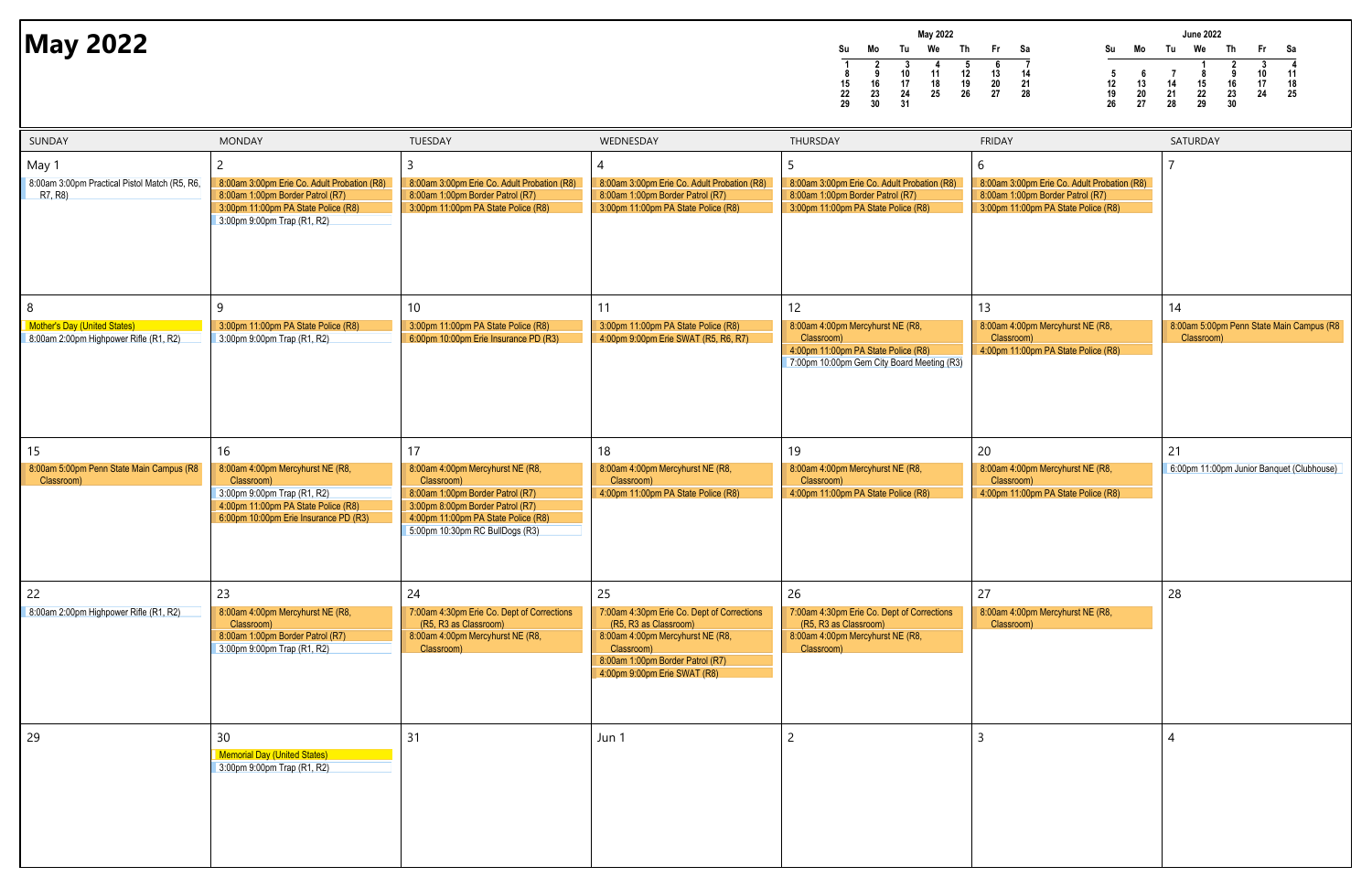|    |    |    | <b>June 2022</b> |    |    |    |
|----|----|----|------------------|----|----|----|
| Su | Mo | Tu | We               | Th | Fr | Sa |
|    |    |    |                  |    | 3  |    |
| 5  | 6  |    | 8                | 9  | 10 | 11 |
| 12 | 13 | 14 | 15               | 16 | 17 | 18 |
| 19 | 20 | 21 | 22               | 23 | 24 | 25 |
| 26 | 27 | 28 | 29               | 30 |    |    |

### **June 2022**



| SUNDAY                                                         | <b>MONDAY</b>                                                                                                                                                         | TUESDAY                                                                                                           | WEDNESDAY                                                                                                                               | THURSDAY                                                                                                               | <b>FRIDAY</b>                                                                                           | SATURDAY                                                  |
|----------------------------------------------------------------|-----------------------------------------------------------------------------------------------------------------------------------------------------------------------|-------------------------------------------------------------------------------------------------------------------|-----------------------------------------------------------------------------------------------------------------------------------------|------------------------------------------------------------------------------------------------------------------------|---------------------------------------------------------------------------------------------------------|-----------------------------------------------------------|
| May 29                                                         | 30                                                                                                                                                                    | 31                                                                                                                | Jun 1<br>8:00am 6:00pm Erie Insurance PD (R3)                                                                                           | 2                                                                                                                      | 8:00am 5:00pm Erie Airport PD (R3)                                                                      | 4<br>9:00am 3:00p<br>(R <sub>5</sub> , R <sub>6</sub> , F |
| -5<br>8:00am 3:00pm Practical Pistol Match (R5, R6,<br>R7, R8) | 6<br>7:00am 4:30pm Erie Co. Dept of Corrections<br>(R5, R3 as Classroom)<br>3:00pm 9:00pm Trap (R1, R2)                                                               | 7:00am 4:30pm Erie Co. Dept of Corrections<br>(R5, R3 as Classroom)                                               | 8<br>7:00am 4:30pm Erie Co. Dept of Corrections<br>(R5, R3 as Classroom)<br>8:00am 5:00pm Erie Insurance PD (R8)                        | 9<br>7:00am 4:30pm Erie Co. Dept of Corrections<br>(R5, R3 as Classroom)<br>7:00pm 10:00pm Gem City Board Meeting (R3) | 10<br>7:00am 4:30pm Erie Co. Dept of Corrections<br>(R5, R3 as Classroom)                               | 11                                                        |
| $12 \overline{ }$<br>8:00am 2:00pm Highpower Rifle (R1, R2)    | 13<br>7:00am 4:30pm Erie Co. Dept of Corrections<br>(R5, R3 as Classroom)<br>8:00am 4:00pm Erie PD (R8)<br>3:00pm 9:00pm Trap (R1, R2)                                | 14<br>7:00am 4:30pm Erie Co. Dept of Corrections<br>(R5, R3 as Classroom)<br>8:00am 4:00pm Erie PD (R8)           | 15<br>7:00am 4:30pm Erie Co. Dept of Corrections<br>(R5, R3 as Classroom)<br>8:00am 4:00pm Erie PD (R8)<br>4:00pm 9:00pm Erie SWAT (R8) | 16<br>7:00am 4:30pm Erie Co. Dept of Corrections<br>(R5, R3 as Classroom)<br>8:00am 4:00pm Erie PD (R8)                | 17<br>7:00am 4:30pm Erie Co. Dept of Corrections<br>(R5, R3 as Classroom)<br>8:00am 4:00pm Erie PD (R8) | 18                                                        |
| 19<br><b>Father's Day (United States)</b>                      | 20<br>7:00am 4:30pm Erie Co. Dept of Corrections<br>(R5, R3 as Classroom)<br>11:00am 2:00pm VAMC PD (R6)<br>2:00pm 3:00pm VAMC PD (R7)<br>3:00pm 9:00pm Trap (R1, R2) | 21<br>7:00am 4:30pm Erie Co. Dept of Corrections<br>(R5, R3 as Classroom)<br>5:00pm 10:30pm RC BullDogs (R3)      | 22<br>7:00am 4:30pm Erie Co. Dept of Corrections<br>(R5, R3 as Classroom)                                                               | 23<br>7:00am 4:30pm Erie Co. Dept of Corrections<br>(R5, R3 as Classroom)                                              | 24<br>7:00am 4:30pm Erie Co. Dept of Corrections<br>(R5, R3 as Classroom)                               | 25                                                        |
| 26<br>8:00am 2:00pm Highpower Rifle (R1, R2)                   | 27<br>7:00am 4:30pm Erie Co. Dept of Corrections<br>(R5, R3 as Classroom)<br>3:00pm 9:00pm Trap (R1, R2)                                                              | 28<br>7:00am 4:30pm Erie Co. Dept of Corrections<br>(R5, R3 as Classroom)<br>8:00am 5:00pm Erie Insurance PD (R8) | 29<br>7:00am 4:30pm Erie Co. Dept of Corrections<br>(R5, R3 as Classroom)<br>4:00pm 9:00pm Erie SWAT (R8)                               | 30 <sup>°</sup><br>7:00am 4:30pm Erie Co. Dept of Corrections<br>(R5, R3 as Classroom)                                 | Jul 1                                                                                                   | $\mathcal{P}$                                             |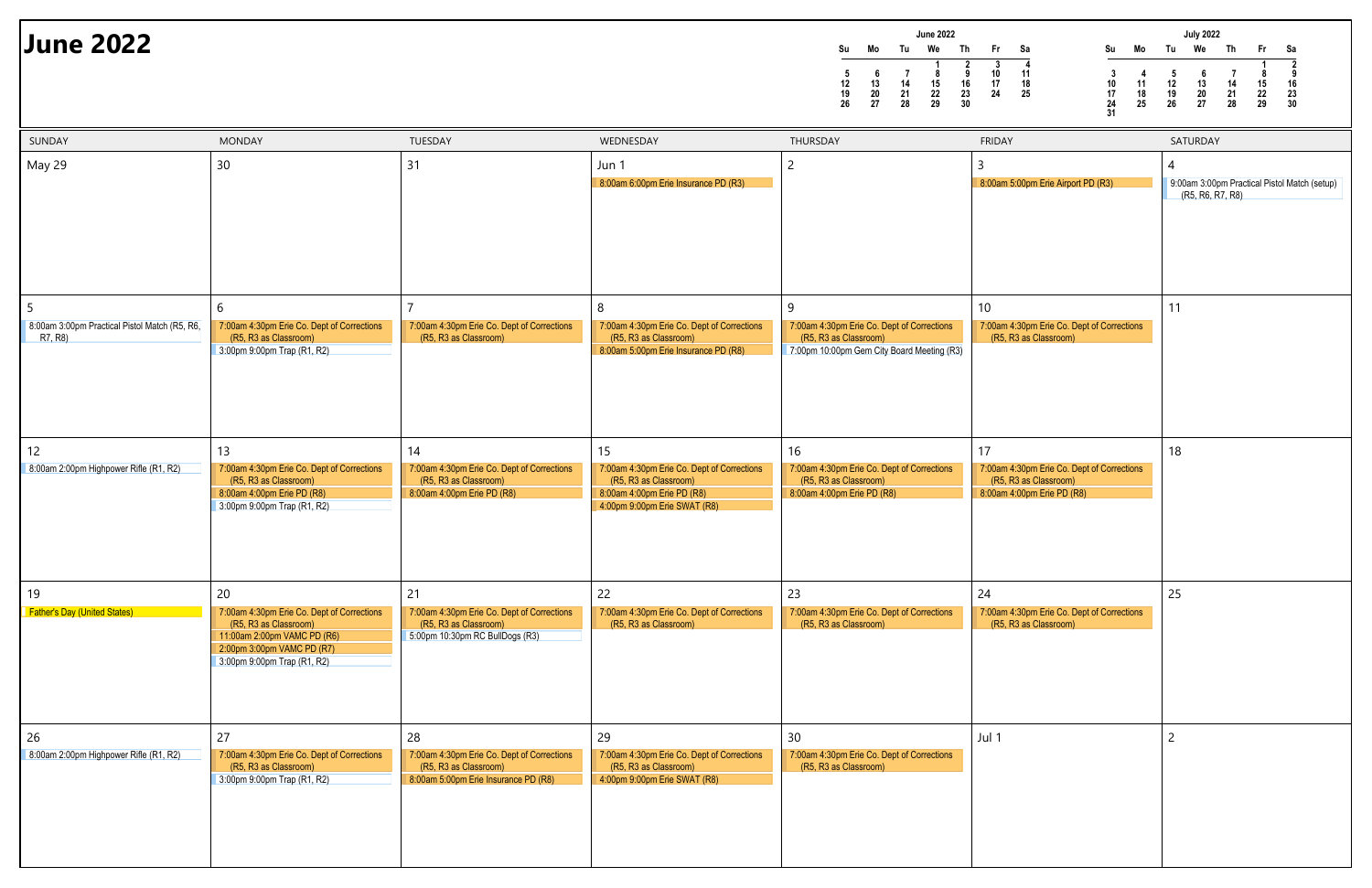|    |    |    | <b>July 2022</b> |    |    |    |
|----|----|----|------------------|----|----|----|
| Su | Mo | Tu | We               | Th | Fr | Sa |
|    |    |    |                  |    | 1  | 2  |
| 3  |    | 5  | 6                |    | 8  | 9  |
| 10 | 11 | 12 | 13               | 14 | 15 | 16 |
| 17 | 18 | 19 | 20               | 21 | 22 | 23 |
| 24 | 25 | 26 | 27               | 28 | 29 | 30 |
| 31 |    |    |                  |    |    |    |



| SUNDAY                                                        | <b>MONDAY</b>                                                                                             | TUESDAY                                                                              | WEDNESDAY                                                                                                | THURSDAY                                                                                                                                 | <b>FRIDAY</b>                                                                | SATURDAY                                     |
|---------------------------------------------------------------|-----------------------------------------------------------------------------------------------------------|--------------------------------------------------------------------------------------|----------------------------------------------------------------------------------------------------------|------------------------------------------------------------------------------------------------------------------------------------------|------------------------------------------------------------------------------|----------------------------------------------|
| <b>Jun 26</b>                                                 | 27                                                                                                        | 28                                                                                   | 29                                                                                                       | 30                                                                                                                                       | Jul 1<br>7:00am 4:30pm Erie Co. Dept of Corrections<br>(R5, R3 as Classroom) | $\overline{2}$<br>9:00am 3:00p<br>(R5, R6, R |
| 3<br>8:00am 3:00pm Practical Pistol Match (R5, R6,<br>R7, R8) | 4<br><b>Independence Day (United States)</b><br>8:00am 4:00pm Erie PD (R8)<br>3:00pm 9:00pm Trap (R1, R2) | 5<br>8:00am 4:00pm Erie PD (R8)                                                      | 6<br>8:00am 4:00pm Erie PD (R8)                                                                          | 8:00am 4:00pm Erie PD (R8)                                                                                                               | 8<br>8:00am 4:00pm Erie PD (R8)                                              | 9                                            |
| 10 <sup>°</sup><br>8:00am 2:00pm Highpower Rifle (R1, R2)     | 11<br>8:00am 4:00pm Erie PD (R8)<br>3:00pm 9:00pm Trap (R1, R2)                                           | 12<br>8:00am 4:00pm Erie PD (R8)                                                     | 13<br>8:00am 4:00pm Erie PD (R8)<br>9:00am 2:30pm Erie Insurance PD (R3)<br>4:00pm 9:00pm Erie SWAT (R8) | 14<br>8:00am 4:00pm Erie PD (R8)<br>7:00pm 10:00pm Gem City Board Meeting (R3)<br>7:00pm 8:00pm Semi Annual Shareholders<br>meeting (R3) | 15<br>8:00am 4:00pm Erie PD (R8)                                             | 16                                           |
| 17                                                            | 18<br>8:00am 4:30pm Erie Co. Adult Probation (R8)<br>3:00pm 9:00pm Trap (R1, R2)                          | 19<br>8:00am 4:30pm Erie Co. Adult Probation (R8)<br>5:00pm 10:30pm RC BullDogs (R3) | 20<br>8:00am 4:30pm Erie Co. Adult Probation (R8)<br>9:00am 2:30pm Erie Insurance PD (R3)                | 21<br>8:00am 4:30pm Erie Co. Adult Probation (R8)                                                                                        | 22<br>8:00am 4:30pm Erie Co. Adult Probation (R8)                            | 23                                           |
| 24<br>8:00am 2:00pm Highpower Rifle (R1, R2)                  | 25<br>8:00am 4:00pm Erie PD (R8)<br>3:00pm 9:00pm Trap (R1, R2)                                           | 26<br>8:00am 4:00pm Erie PD (R8)                                                     | 27<br>8:00am 4:00pm Erie PD (R8)<br>9:00am 2:30pm Erie Insurance PD (R3)<br>4:00pm 9:00pm Erie SWAT (R8) | 28<br>8:00am 4:00pm Erie PD (R8)                                                                                                         | 29<br>8:00am 4:00pm Erie PD (R8)                                             | 30                                           |
| 31                                                            | Aug 1                                                                                                     | $\overline{2}$                                                                       | $\overline{3}$                                                                                           | Δ                                                                                                                                        | 5                                                                            | 6                                            |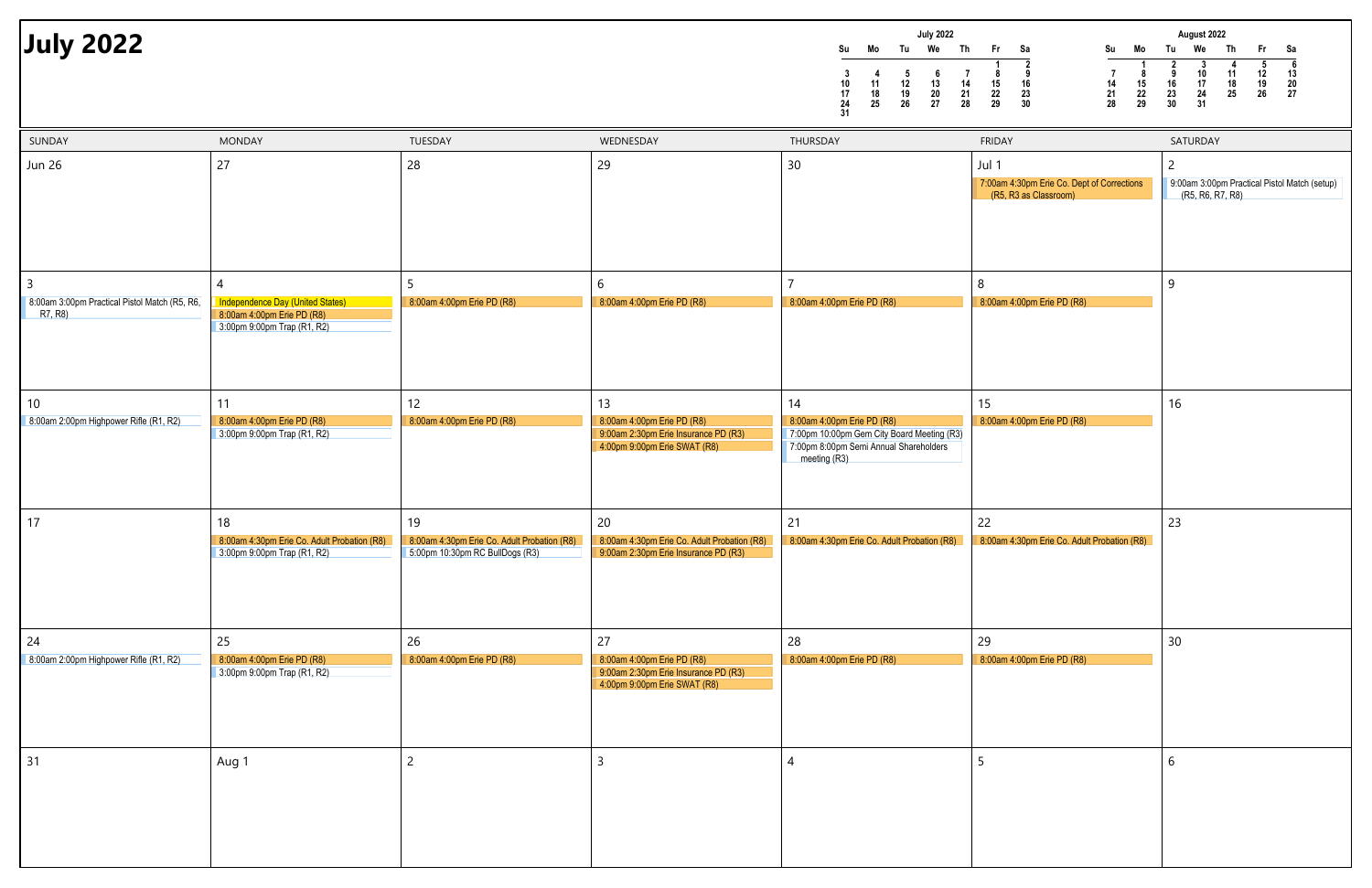|    | August 2022 |    |    |    |    |    |  |  |  |
|----|-------------|----|----|----|----|----|--|--|--|
| Su | Mo          | Tu | We | Th | Fr | Sa |  |  |  |
|    |             |    | 3  |    | 5  | 6  |  |  |  |
|    | 8           | 9  | 10 | 11 | 12 | 13 |  |  |  |
| 14 | 15          | 16 | 17 | 18 | 19 | 20 |  |  |  |
| 21 | 22          | 23 | 24 | 25 | 26 | 27 |  |  |  |
| 28 | 29          | 30 | 31 |    |    |    |  |  |  |

# **August 2022**



| SUNDAY                                                   | <b>MONDAY</b>                                                                       | TUESDAY                                                                                                 | WEDNESDAY                                                                                                                               | THURSDAY                                                                                                | <b>FRIDAY</b>                               | SATURDAY                                                         |
|----------------------------------------------------------|-------------------------------------------------------------------------------------|---------------------------------------------------------------------------------------------------------|-----------------------------------------------------------------------------------------------------------------------------------------|---------------------------------------------------------------------------------------------------------|---------------------------------------------|------------------------------------------------------------------|
| Jul 31                                                   | Aug 1<br>8:00am 4:30pm Erie Co. Adult Probation (R8)<br>3:00pm 9:00pm Trap (R1, R2) | 8:00am 4:30pm Erie Co. Adult Probation (R8)                                                             | 8:00am 4:30pm Erie Co. Adult Probation (R8)                                                                                             | 8:00am 4:30pm Erie Co. Adult Probation (R8)                                                             | 8:00am 4:30pm Erie Co. Adult Probation (R8) | 9:00am 3:00pm Practical Pistol Match (setup)<br>(R5, R6, R7, R8) |
|                                                          |                                                                                     |                                                                                                         |                                                                                                                                         |                                                                                                         |                                             |                                                                  |
| 8:00am 3:00pm Practical Pistol Match (R5, R6,<br>R7, R8) | 8<br>8:00am 1:00pm Border Patrol (R7-R8)<br>3:00pm 9:00pm Trap (R1, R2)             | 9<br>8:00am 1:00pm Border Patrol (R7-R8)                                                                | 10 <sup>°</sup><br>8:00am 1:00pm Border Patrol (R7-R8)<br>4:00pm 9:00pm Erie SWAT (R5, R6, R7)                                          | 11<br>8:00am 1:00pm Border Patrol (R7-R8)<br>7:00pm 10:00pm Gem City Board Meeting (R3)                 | 12<br>8:00am 1:00pm Border Patrol (R7-R8)   | 13                                                               |
|                                                          | 7:00pm 10:00pm VAMC PD (R8)                                                         |                                                                                                         | 7:00pm 10:00pm VAMC PD (R8)                                                                                                             |                                                                                                         |                                             |                                                                  |
| 14<br>8:00am 2:00pm Highpower Rifle (R1, R2)             | 15<br>8:00am 1:00pm Border Patrol (R7-R8)<br>3:00pm 9:00pm Trap (R1, R2)            | 16<br>8:00am 1:00pm Border Patrol (R7-R8)<br>5:00pm 10:30pm RC BullDogs (R3)                            | 17<br>8:00am 1:00pm Border Patrol (R7-R8)<br>7:00pm 10:00pm VAMC PD (R8)                                                                | 18<br>8:00am 1:00pm Border Patrol (R7-R8)                                                               | 19<br>8:00am 1:00pm Border Patrol (R7-R8)   | 20                                                               |
|                                                          |                                                                                     |                                                                                                         |                                                                                                                                         |                                                                                                         |                                             |                                                                  |
| 21                                                       | 22<br>8:00am 4:00pm Erie PD (R8)<br>3:00pm 9:00pm Trap (R1, R2)                     | 23<br>7:00am 4:30pm Erie Co. Dept of Corrections<br>(R5, R3 as Classroom)<br>8:00am 4:00pm Erie PD (R8) | 24<br>7:00am 4:30pm Erie Co. Dept of Corrections<br>(R5, R3 as Classroom)<br>8:00am 4:00pm Erie PD (R8)<br>4:00pm 9:00pm Erie SWAT (R8) | 25<br>7:00am 4:30pm Erie Co. Dept of Corrections<br>(R5, R3 as Classroom)<br>8:00am 4:00pm Erie PD (R8) | 26<br>8:00am 4:00pm Erie PD (R8)            | 27                                                               |
| 28<br>8:00am 2:00pm Highpower Rifle (R1, R2)             | 29<br>8:00am 5:00pm Erie County Training (R7)<br>3:00pm 9:00pm Trap (R1, R2)        | 30<br>8:00am 5:00pm Erie County Training (R7)<br>8:00am 5:00pm Penn State Behrend PD (R8)               | 31<br>8:00am 5:00pm Erie County Training (R7)<br>8:00am 5:00pm Penn State Behrend PD (R8)                                               | Sep 1                                                                                                   | $\overline{c}$                              |                                                                  |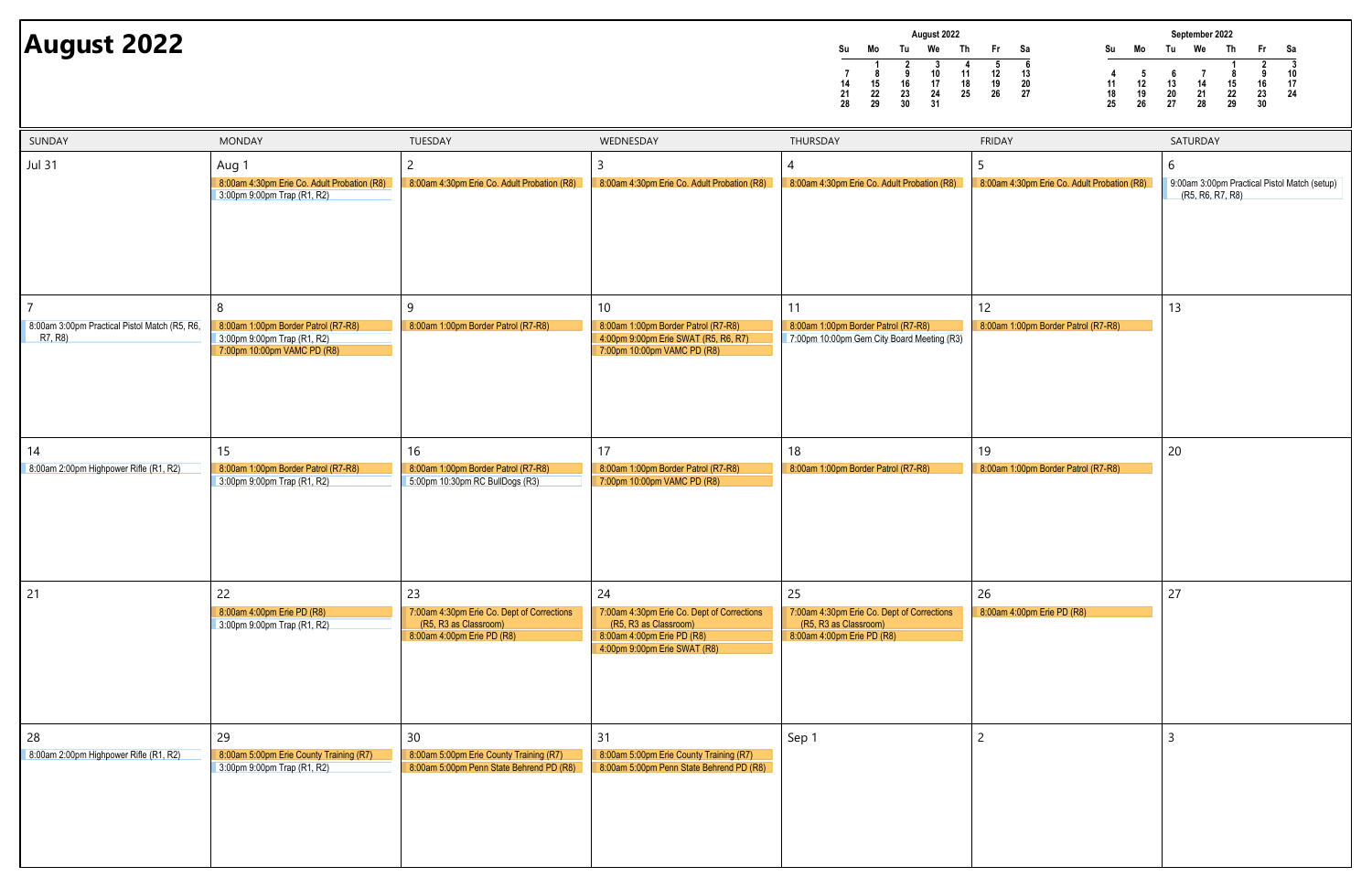| September 2022 |    |    |    |    |    |    |  |
|----------------|----|----|----|----|----|----|--|
| Su             | Mo | Tu | We | Th | Fr | Sa |  |
|                |    |    |    |    | 2  | 3  |  |
| 4              | 5  | 6  |    | 8  | 9  | 10 |  |
| 11             | 12 | 13 | 14 | 15 | 16 | 17 |  |
| 18             | 19 | 20 | 21 | 22 | 23 | 24 |  |
| 25             | 26 | 27 | 28 | 29 | 30 |    |  |

### **September 2022**



| SUNDAY                                                                                                      | <b>MONDAY</b>                                                                                                 | TUESDAY                                                                                                                   | WEDNESDAY                                                                                                                                                        | THURSDAY                                                                                                                  | <b>FRIDAY</b>                                                                                                                | SATURDAY                         |
|-------------------------------------------------------------------------------------------------------------|---------------------------------------------------------------------------------------------------------------|---------------------------------------------------------------------------------------------------------------------------|------------------------------------------------------------------------------------------------------------------------------------------------------------------|---------------------------------------------------------------------------------------------------------------------------|------------------------------------------------------------------------------------------------------------------------------|----------------------------------|
| Aug 28                                                                                                      | 29                                                                                                            | 30                                                                                                                        | 31                                                                                                                                                               | Sep 1<br>8:00am 5:00pm Erie County Training (R7)                                                                          | 2                                                                                                                            | 3<br>9:00am 3:00p<br>(R5, R6, F) |
| 8:00am 3:00pm Practical Pistol Match (R5, R6,                                                               | <b>Labor Day (United States)</b>                                                                              | 6<br>8:00am 5:00pm Erie County Training (R8)                                                                              |                                                                                                                                                                  | 8<br>8:00am 5:00pm Erie County Training (R8)                                                                              | 9<br>8:00am 5:00pm Erie County Training (R8)                                                                                 | 10<br>8:00am 5:00p               |
| R7, R8)                                                                                                     | 3:00pm 9:00pm Trap (R1, R2)                                                                                   |                                                                                                                           | 8:00am 6:30pm Erie County Training (R8)<br>9:00am 12:00pm Erie Insurance PD (R3)<br>4:00pm 9:00pm Erie SWAT (R5, R6, R7)<br>6:00pm 9:00pm Erie Insurance PD (R3) | 7:00pm 10:00pm Gem City Board Meeting (R3)                                                                                | 6:00pm 9:00pm Law Enforcement Invitational<br>(R5, R6, R7, Clubhouse)                                                        | (ALL RAN                         |
| 11                                                                                                          | 12                                                                                                            | 13                                                                                                                        | 14                                                                                                                                                               | 15                                                                                                                        | 16                                                                                                                           | 17                               |
| 8:00am 2:00pm Highpower Rifle (R1, R2)                                                                      | 8:00am 3:00pm Erie County Training (R8)<br>3:00pm 11:00pm PA State Police (R8)<br>3:00pm 9:00pm Trap (R1, R2) | 8:00am 3:00pm Erie County Training (R8)<br>3:00pm 11:00pm PA State Police (R8)<br>3:00pm 6:30pm Erie County Training (R7) | 8:00am 3:00pm Erie County Training (R8)<br>3:00pm 11:00pm PA State Police (R8)<br>3:00pm 6:30pm Erie County Training (R7)                                        | 8:00am 3:00pm Erie County Training (R8)<br>3:00pm 11:00pm PA State Police (R8)<br>3:00pm 6:30pm Erie County Training (R7) | 8:00am 3:00pm Erie County Training (R8)<br>8:00am 3:00pm Erie County Training ** (R5)<br>3:00pm 11:00pm PA State Police (R8) | 8:00am 5:00p<br>9:00am 4:00p     |
| 18                                                                                                          | 19                                                                                                            | 20                                                                                                                        | 21                                                                                                                                                               | 22                                                                                                                        | 23                                                                                                                           | 24                               |
| 8:00am 5:00pm Erie County Training ** (R8)                                                                  | 3:00pm 11:00pm PA State Police (R8)<br>3:00pm 9:00pm Trap (R1, R2)                                            | 3:00pm 11:00pm PA State Police (R8)<br>5:00pm 10:30pm RC BullDogs (R3)                                                    | 3:00pm 11:00pm PA State Police (R8)<br>4:00pm 9:00pm Erie SWAT (R5, R6, R7)                                                                                      | 8:00am 5:00pm Wesleyville PD (R3, R7)<br>8:00am 5:00pm Wesleyville PD (R6)<br>3:00pm 11:00pm PA State Police (R8)         | 8:00am 5:00pm Wesleyville PD (R3, R7)<br>8:00am 5:00pm Wesleyville PD (R6)<br>3:00pm 11:00pm PA State Police (R8)            |                                  |
| 25                                                                                                          | 26                                                                                                            | 27                                                                                                                        | 28                                                                                                                                                               | 29                                                                                                                        | 30                                                                                                                           | Oct 1                            |
| 8:00am 6:00pm Presque Isle Antique Gun<br>Collectors (R6. R7, R8)<br>8:00am 2:00pm Highpower Rifle (R1, R2) | 3:00pm 11:00pm PA State Police (R8)<br>3:00pm 9:00pm Trap (R1, R2)                                            | 3:00pm 11:00pm PA State Police (R8)                                                                                       | 3:00pm 11:00pm PA State Police (R8)                                                                                                                              | 3:00pm 11:00pm PA State Police (R8)                                                                                       | 3:00pm 11:00pm PA State Police (R8)                                                                                          |                                  |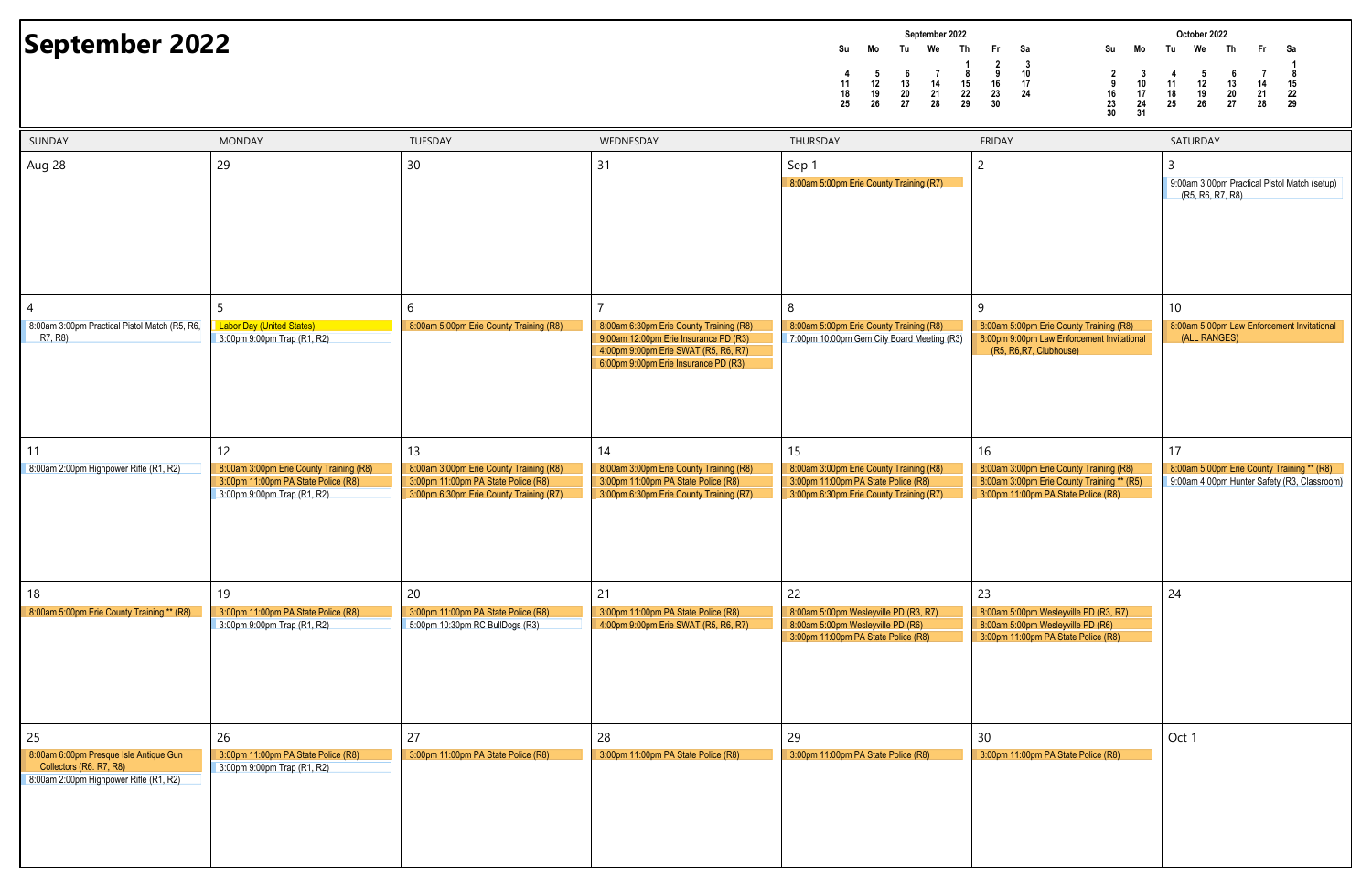| October 2022                        |                           |                |                     |                     |                |                          |  |
|-------------------------------------|---------------------------|----------------|---------------------|---------------------|----------------|--------------------------|--|
| Su                                  | Mo                        | Tu             | We                  | Th                  | Fr             | Sa                       |  |
| $\mathbf{2}$<br>9<br>16<br>23<br>30 | 3<br>10<br>17<br>24<br>31 | 11<br>18<br>25 | 5<br>12<br>19<br>26 | 6<br>13<br>20<br>27 | 14<br>21<br>28 | 1<br>8<br>15<br>22<br>29 |  |

### **October 2022**



| SUNDAY                                                        | <b>MONDAY</b>                                                                                                           | TUESDAY                                                                                                                                                                                   | WEDNESDAY                                                                                                                                                                                                 | THURSDAY                                                                                                                       | <b>FRIDAY</b>                                                                                                                                                                     | SATURDAY                             |
|---------------------------------------------------------------|-------------------------------------------------------------------------------------------------------------------------|-------------------------------------------------------------------------------------------------------------------------------------------------------------------------------------------|-----------------------------------------------------------------------------------------------------------------------------------------------------------------------------------------------------------|--------------------------------------------------------------------------------------------------------------------------------|-----------------------------------------------------------------------------------------------------------------------------------------------------------------------------------|--------------------------------------|
| Sep 25                                                        | 26                                                                                                                      | 27                                                                                                                                                                                        | 28                                                                                                                                                                                                        | 29                                                                                                                             | 30                                                                                                                                                                                | Oct 1<br>9:00am 3:00p<br>(R5, R6, F) |
| 2<br>8:00am 3:00pm Practical Pistol Match (R5, R6,<br>R7, R8) | 8:00am 1:00pm Border Patrol (R7-R3)<br>3:00pm 11:00pm PA State Police (R8)<br>3:00pm 9:00pm Trap (R1, R2)               | 8:00am 1:00pm Border Patrol (R7-R3)<br>3:00pm 11:00pm PA State Police (R8)                                                                                                                | 8:00am 1:00pm Border Patrol (R7-R3)<br>3:00pm 11:00pm PA State Police (R8)<br>6:00pm 10:00pm Bullseye Pistol Leauge (R3)                                                                                  | 6<br>8:00am 1:00pm Border Patrol (R7-R3)<br>3:00pm 11:00pm PA State Police (R8)                                                | 8:00am 1:00pm Border Patrol (R7)<br>10:00am 1:00pm Friday Night Action Pistol<br>(R3)<br>3:00pm 11:00pm PA State Police (R8)<br>6:00pm 11:00pm Friday Night Action Pistol<br>(R3) | 8                                    |
| -9<br>8:00am 2:00pm Highpower Rifle (R1, R2)                  | 10<br>8:00am 1:00pm Border Patrol (R7-R3)<br>3:00pm 11:00pm PA State Police (R8)<br>3:00pm 9:00pm Trap (R1, R2)         | 11<br>8:00am 1:00pm Border Patrol (R7-R3)<br>3:00pm 11:00pm PA State Police (R8)                                                                                                          | 12<br>8:00am 1:00pm Border Patrol (R7-R3)<br>3:00pm 11:00pm PA State Police (R8)<br>4:00pm 9:00pm Erie SWAT (R5, R6, R7)<br>6:00pm 10:00pm Bullseye Pistol Leauge (R3)                                    | 13<br>8:00am 1:00pm Border Patrol (R7-R3)<br>3:00pm 11:00pm PA State Police (R8)<br>7:00pm 10:00pm Gem City Board Meeting (R3) | 14<br>8:00am 1:00pm Border Patrol (R7-R3)<br>3:00pm 11:00pm PA State Police (R8)                                                                                                  | 15<br>9:00am 1:00p<br>(Classroor     |
| 16                                                            | 17<br>8:00am 4:30pm Erie Co. Adult Probation (R8)<br>3:00pm 9:00pm Trap (R1, R2)                                        | 18<br>8:00am 4:30pm Erie Co. Adult Probation (R8)<br>8:00am 11:00am VAMC PD (R5)<br>8:01am 11:01am VAMC PD (R7)<br>5:00pm 10:00pm Penn State Behrend PD (R8)                              | 19<br>8:00am 4:30pm Erie Co. Adult Probation (R8)<br>5:00pm 10:00pm Penn State Behrend PD (R8)<br>6:00pm 10:00pm Bullseye Pistol Leauge (R3)                                                              | 20<br>8:00am 4:30pm Erie Co. Adult Probation (R8)<br>8:00am 11:00am VAMC PD (R5)<br>8:01am 11:01am VAMC PD (R7)                | 21<br>8:00am 4:30pm Erie Co. Adult Probation (R8)<br>10:00am 1:00pm Friday Night Action Pistol<br>(R3)<br>6:00pm 11:00pm Friday Night Action Pistol<br>(R3)                       | 22                                   |
| 23<br>8:00am 2:00pm Highpower Rifle (R1, R2)                  | 24<br>8:00am 5:00pm Mercyhurst NE (R8,<br>Classroom)<br>3:00pm 9:00pm Trap (R1, R2)                                     | 25<br>7:00am 4:30pm Erie Co. Dept of Corrections<br>(R5, R3 as Classroom)<br>8:00am 5:00pm Mercyhurst NE (R8,<br>Classroom)<br>8:00am 11:00am VAMC PD (R7)<br>8:00am 11:00am VAMC PD (R5) | 26<br>7:00am 4:30pm Erie Co. Dept of Corrections<br>(R5, R3 as Classroom)<br>8:00am 5:00pm Mercyhurst NE (R8,<br>Classroom)<br>5:00pm 9:00pm Erie SWAT (R8)<br>6:00pm 10:00pm Bullseye Pistol Leauge (R3) | 27<br>7:00am 4:30pm Erie Co. Dept of Corrections<br>(R5, R3 as Classroom)<br>8:00am 5:00pm Mercyhurst NE (R8,<br>Classroom)    | 28<br>8:00am 5:00pm Mercyhurst NE (R8,<br>Classroom)                                                                                                                              | 29                                   |
| 30                                                            | 31<br><b>Halloween (United States)</b><br>8:00am 5:00pm Mercyhurst NE (R8,<br>Classroom)<br>3:00pm 9:00pm Trap (R1, R2) | Nov <sub>1</sub>                                                                                                                                                                          | $\overline{2}$                                                                                                                                                                                            |                                                                                                                                |                                                                                                                                                                                   |                                      |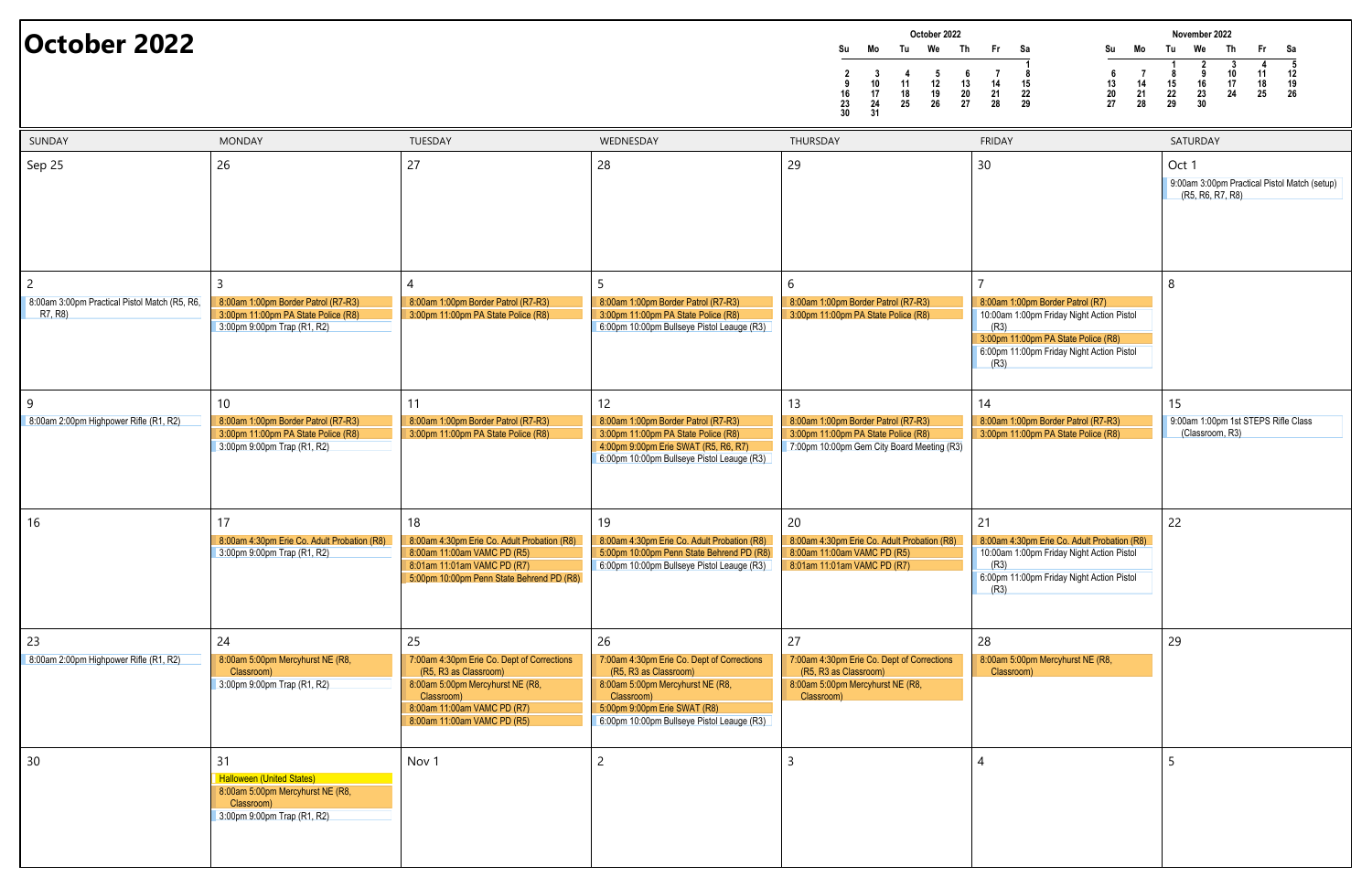|                | November 2022  |                |                |          |          |          |  |  |  |
|----------------|----------------|----------------|----------------|----------|----------|----------|--|--|--|
| Su             | Mo             | Tu             | We             | Th       | Fr       | Sa       |  |  |  |
| 6              |                | 1<br>8         | 2<br>9         | 3<br>10  | 11       | 5<br>12  |  |  |  |
| 13<br>20<br>27 | 14<br>21<br>28 | 15<br>22<br>29 | 16<br>23<br>30 | 17<br>24 | 18<br>25 | 19<br>26 |  |  |  |

## **November 2022**



| SUNDAY                                                        | <b>MONDAY</b>  | TUESDAY                                                                                               | WEDNESDAY                                                                                                      | THURSDAY                                                                                                                                                     | <b>FRIDAY</b>                                                                                                                                                 | SATURDAY                         |
|---------------------------------------------------------------|----------------|-------------------------------------------------------------------------------------------------------|----------------------------------------------------------------------------------------------------------------|--------------------------------------------------------------------------------------------------------------------------------------------------------------|---------------------------------------------------------------------------------------------------------------------------------------------------------------|----------------------------------|
| Oct 30                                                        | 31             | Nov <sub>1</sub><br>8:00am 5:00pm Mercyhurst NE (R8,<br>Classroom)<br>5:00pm 10:30pm RC BullDogs (R3) | $\overline{c}$<br>8:00am 5:00pm Mercyhurst NE (R8,<br>Classroom)<br>6:00pm 10:00pm Bullseye Pistol Leauge (R3) | 3<br>8:00am 5:00pm Mercyhurst NE (R8,<br>Classroom)<br>11:00am 2:00pm Open Indoor Range (R3)<br>5:00pm 7:00pm Open Indoor Range (R3)                         | 4<br>8:00am 5:00pm Mercyhurst NE (R8,<br>Classroom)<br>10:00am 1:00pm Friday Night Action Pistol<br>(R3)<br>6:00pm 11:00pm Friday Night Action Pistol<br>(R3) | -5<br>9:00am 3:00p<br>(R5, R6, R |
| 6<br>8:00am 3:00pm Practical Pistol Match (R5, R6,<br>R7, R8) | $\overline{7}$ | 8<br><b>Election Day (United States)</b><br>5:00pm 10:30pm RC BullDogs (R3)                           | 9<br>8:00am 4:30pm HACC (R8, Classroom)<br>6:00pm 10:00pm Bullseye Pistol Leauge (R3)                          | 10<br>8:00am 4:30pm HACC (R8)<br>11:00am 2:00pm Open Indoor Range (R3)<br>5:00pm 8:00pm Open Indoor Range (R3)<br>7:00pm 10:00pm Gem City Board Meeting (R3) | 11<br><b>Veterans Day (United States)</b>                                                                                                                     | 12                               |
| 13                                                            | 14             | 15<br>5:00pm 10:30pm RC BullDogs (R3)                                                                 | 16<br>6:00pm 10:00pm Bullseye Pistol Leauge (R3)                                                               | 17<br>11:00am 2:00pm Open Indoor Range (R3)<br>5:00pm 7:00pm Open Indoor Range (R3)                                                                          | 18<br>10:00am 1:00pm Friday Night Action Pistol<br>(R3)<br>6:00pm 11:00pm Friday Night Action Pistol<br>(R3)                                                  | 19                               |
| 20                                                            | 21             | 22<br>5:00pm 10:30pm RC BullDogs (R3)                                                                 | 23<br>6:00pm 10:00pm Bullseye Pistol Leauge (R3)                                                               | 24<br><b>Thanksgiving Day (United States)</b><br>11:00am 2:00pm Open Indoor Range (R3)<br>5:00pm 8:00pm Open Indoor Range (R3)                               | 25                                                                                                                                                            | 26                               |
| 27                                                            | 28             | 29<br>5:00pm 10:30pm RC BullDogs (R3)                                                                 | 30<br>6:00pm 10:00pm Bullseye Pistol Leauge (R3)                                                               | Dec 1                                                                                                                                                        | $\overline{2}$                                                                                                                                                | $\overline{3}$                   |